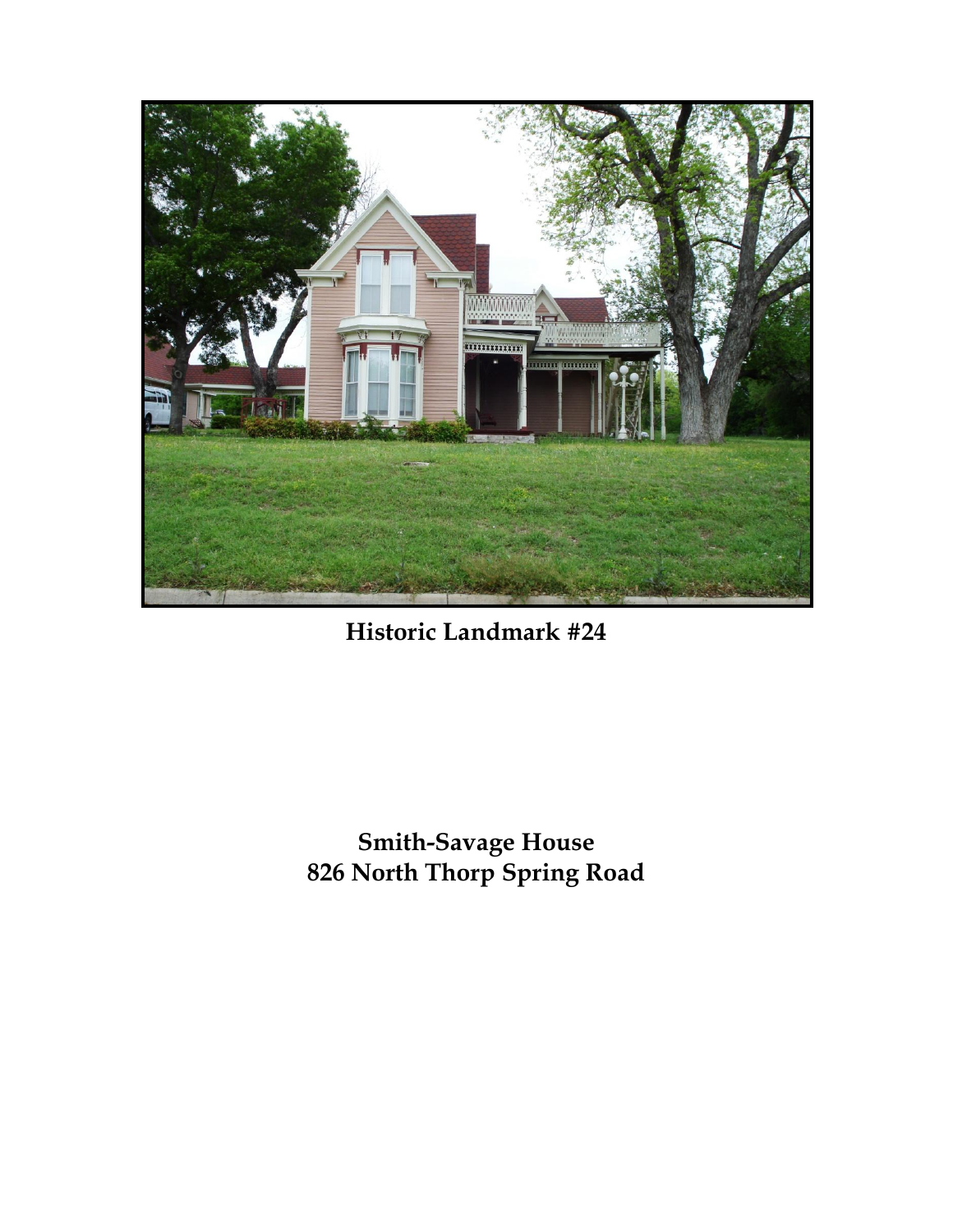## **Historic Landmark #24 Smith-Savage House**

The Savage-Smith House was home to tough frontiersmen, prosperous farmers and businessmen and strong, independent educated women. The home has been the stage to some of the most significant historic patterns in American history – from slavery to suffrage to the Great Depression. The Smith-Savage house was built for Sam Smith, a Texas frontiersman and Civil War veteran who served in Hood County politics and was also a leading Granbury merchant. The house has been home several prominent Granbury families (Smith, Cleveland and Savage) and the evolution of the house from a simple saltbox dwelling to an ornate Eastlake Victorian, demonstrates the spirit of Granbury's early development and prosperity. The home's condition today verifies its superior craftsmanship and durability.

Sam Smith, who originally built the house, was a rugged pioneer who was actively involved as a Texas Ranger in the battle recapturing Cynthia Ann Parker from Comanche Indians. He also served as a politician in Hood County and was a well-known merchant on the Granbury Square. Smith was also actively involved in the development of Granbury College, where three of his daughters attended. The Cleveland family moved to the home after Mag Cleveland was widowed with five young children. She chose the home because of its proximity to the schools and the colleges. Also, Ms. Cleveland had a black man named Jim Cleveland who lived with the family. He was the son of one of the Cleveland family's former slaves. She had a bedroom added on to the back of the house for him. When the Savage family owned the home, they lived in Fort Worth for 11 years, but still claimed their hometown to be Granbury. The Savages opened their home to host a Depression era program called the National Youth Association (NYA) which offered cooking and sewing classes for young ladies. After they returned to permanently live in the house in 1932, they opened a grocery store on the west side of the square. Mr. Savage died a short time later and Ms. Savage continued to run the grocery store for many years. Emma and her husband never had any children so the Granbury Church of Christ was given the home when Emma died.

The two-story Victorian Smith-Savage house appears to have been originally built as a simple saltbox dwelling. The house was later enlarged, and at that time was probably adorned with its Victorian flourishes, including steep Gothic cross-gables, a porch and balcony laden with Eastlake trim, and a projecting bay window. The lumber used to build the Smith-Savage house was hauled to Granbury from the east, probably from East Texas. This oldest section of the house has cypress siding and much of its original beaded board ceiling. The room used as a living room or parlor had one fireplace - the original fireplace was rebuilt with new rock and much of its old rock during the 1970s. The home's original native limestone chimney is still standing on the north side of the saltbox structure. Sam Smith's addition enlarged the Smith-Savage house considerably, adding a front parlor and a front entryway and hall downstairs, plus a large bedroom upstairs. With the addition of Gothic gables, the Eastlake